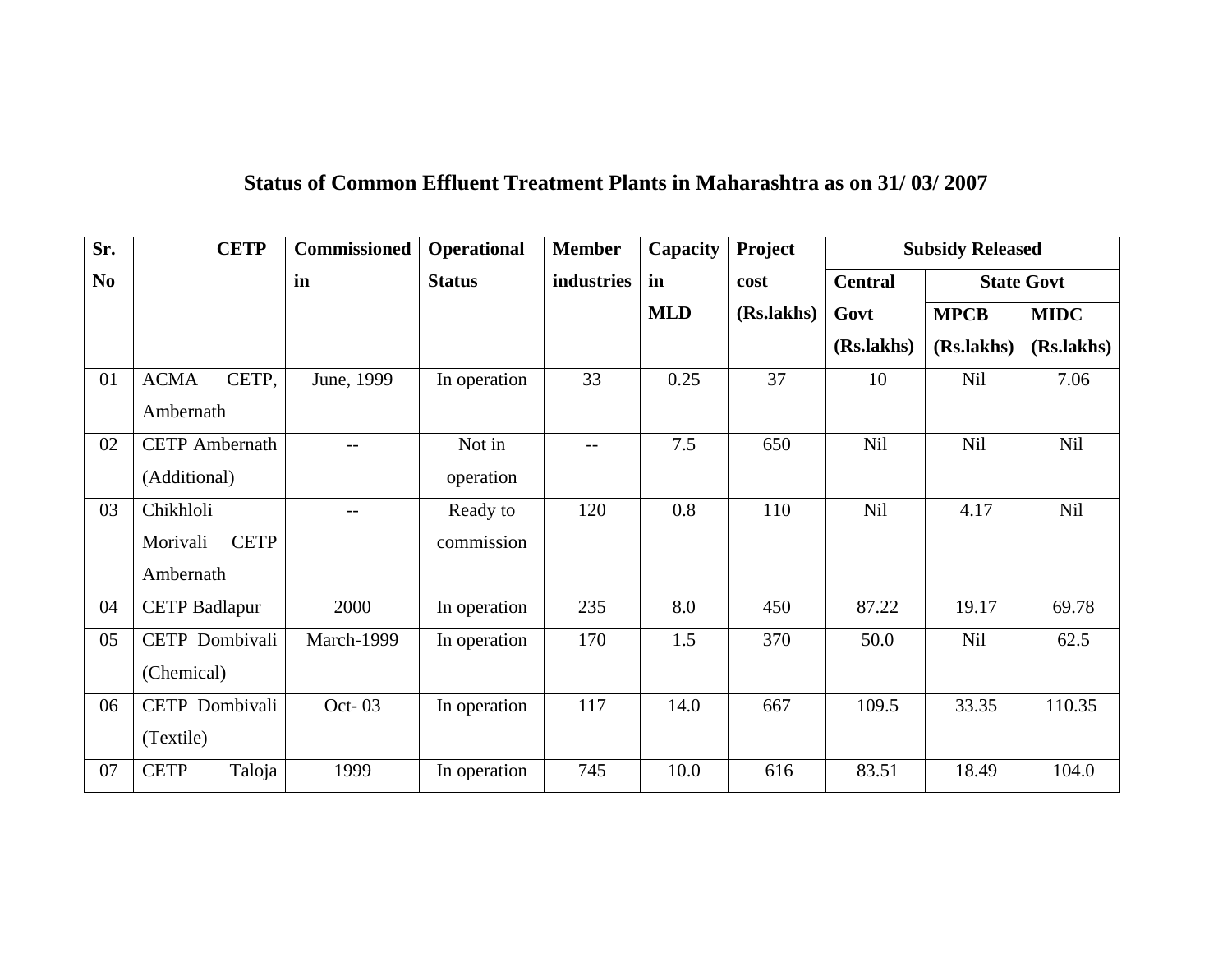|    | (Phase-I)              |             |            |              |           |      |      |            |           |            |
|----|------------------------|-------------|------------|--------------|-----------|------|------|------------|-----------|------------|
| 08 | <b>CETP</b>            | Taloja      | $-$        | Under        | 820       | 10.0 | 1200 | <b>Nil</b> | Nil       | <b>Nil</b> |
|    | (Phase-II)             |             |            | construction | including |      |      |            |           |            |
|    |                        |             |            |              | Phase-I   |      |      |            |           |            |
| 09 | <b>PRIA</b>            | <b>CETP</b> | June-2004  | In operation | 25        | 15.0 | 700  | 175        | 35.0      | 132.0      |
|    | Rasayani               |             |            |              |           |      |      |            |           |            |
| 10 | <b>CETP</b>            | RIA,        | March-2004 | In operation | 52        | 10.0 | 1200 | 146.70     | 57.44     | 197.26     |
|    | <b>ROHA</b>            |             |            |              |           |      |      |            |           |            |
| 11 | <b>CETP</b> Mahad      |             | Nov-2002   | In operation | 157       | 7.5  | 740  | 133.25     | 34.0      | 110.37     |
| 12 | <b>CETP</b>            | Sangli-     | $-$        | Yet to be    | 17        | 15.0 | 200  | 50.0       | Nil       | 40.0       |
|    | Miraj                  |             |            | commissioned |           |      |      |            |           |            |
| 13 | <b>CETP Jaysingpur</b> |             | 1993       | In operation | 20        | 8.0  | 65   | 16.34      | 8.17      | 8.19       |
| 14 | <b>CETP</b>            | Lote        | June-2003  | In operation | 141       | 6.0  | 425  | 100.89     | 21.17     | 79.79      |
|    | Parshuram              |             |            |              |           |      |      |            |           |            |
| 15 | <b>CETP Tarapur</b>    |             | 1994       | In operation | 976       | 25.0 | 1863 | 30.0       | Nil       | 35.0       |
| 16 | <b>CETP</b> Solapur    |             | Oct-2005   | In operation | 12        | 1.5  | 250  | 122        | 10.18     | 48.85      |
| 17 | <b>CETP</b>            |             | Aug.-2001  | In operation | 39        | 1.0  | 120  | <b>NA</b>  | <b>NA</b> | <b>NA</b>  |
|    | Kurkumbh-              |             |            |              |           |      |      |            |           |            |
|    | <b>MIDC</b>            |             |            |              |           |      |      |            |           |            |
| 18 | <b>CETP Ranjanon</b>   |             | July -2001 | In operation | 67        | 11.5 | 301  | <b>NA</b>  | <b>NA</b> | <b>NA</b>  |